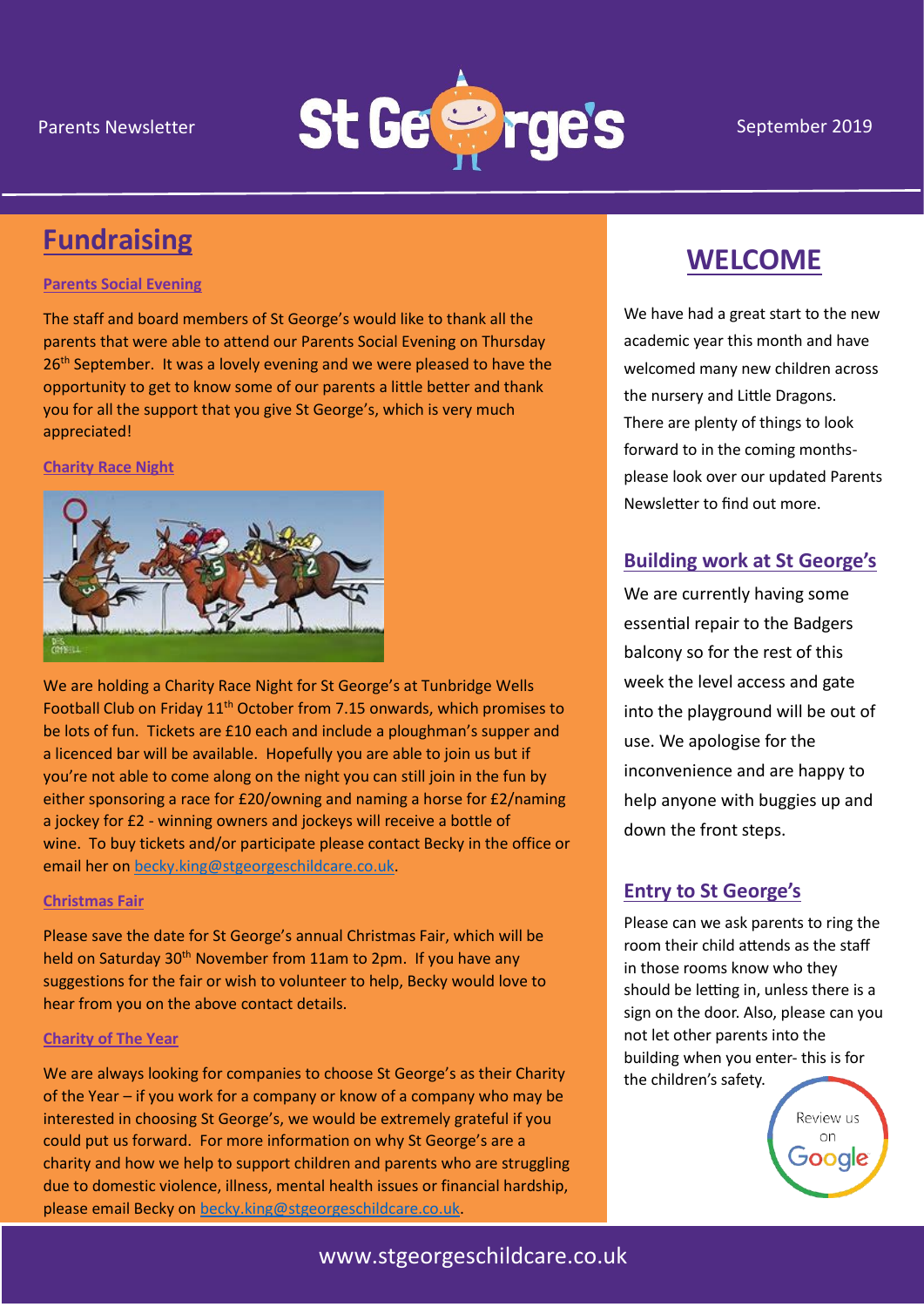

## Little Dragons



Little Dragons have had a lovely start to the term. We have welcomed new children and two new members of staff. Everyone is settling in well and are enjoying getting to know each other. Our topics this term is Superheroes and Autumn. We have also been talking about healthy eating and planning what to plant in our allotment this year. The children did some weeding and picked some carrots, beetroot and flowers from the garden. We are looking forward to getting out into the woods this Autumn and have two trips to Southborough woods planned for October.

## After School Club



We welcome the After School Club children back after the summer holidays and we have 9 new children that have now started in the After School Club, some from Badgers and Little Dragons and are loving it already.

The theme this month for After School Club is 'Autumn' and the children have decorated and painted leaves for our tree display.

They have also had two new giant P.E. ropes and the children are having great fun with them.

**Diary Dates** 



| <b>Race Night</b>                                               | Friday                                                          |
|-----------------------------------------------------------------|-----------------------------------------------------------------|
| fundraiser                                                      | 11 <sup>th</sup> October                                        |
| <b>Little Dragons</b>                                           | Friday                                                          |
| last day                                                        | 18 <sup>th</sup> October                                        |
| October<br><b>Holiday</b><br>Club<br>(available to<br>book now) | Monday<br>21 <sup>st</sup> October-<br>25 <sup>th</sup> October |
| <b>Little Dragons</b>                                           | Monday                                                          |
| return                                                          | 28 <sup>th</sup> October                                        |
| St George's                                                     | Saturday 30 <sup>th</sup>                                       |
| <b>Christmas Fair</b>                                           | <b>November</b>                                                 |
| <b>Badgers</b><br>Christmas<br><b>Nativity</b>                  | Tuesday 10th<br><b>December</b>                                 |

### **Sickness**

If a child is brought into St George's with a high temperature, sickness and/or diarrhoea (48 hours exclusion applies) or contagious infection or disease we will refuse to take the child. This is to reduce the spread of any infection to the other children. Please see our Sickness Policy on our website.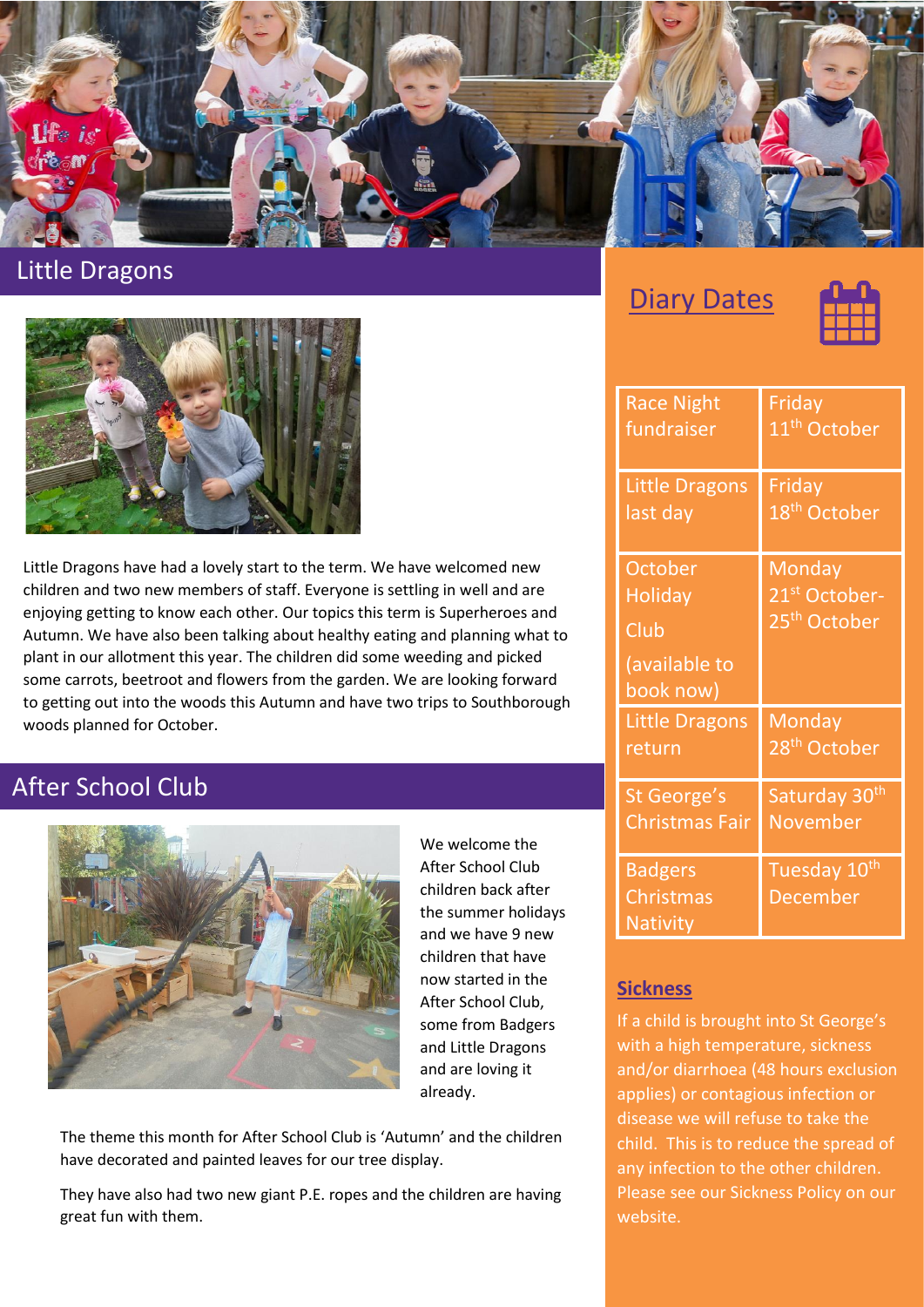## Moles

**Moles** have been creating an Autumnal board in their room. They found leaves, pinecones and sticks to explore textures and creature pictures with as well as using other materials they have made hedgehog rolls and hedgehog biscuits.

Moles had fun making a car park in the garden using loose parts. They had a ticket stand where they had so much fun pretending to collect money and buy tickets.



## Garden



Each room has their own plot in the allotment and so many of the children enjoy planting and using garden tools.

They plant seeds and watch them grow and this month the children have been picking runner beans and have given them to Sherrell and her team to use in the cooking for the nursery.

## Badgers

# **Staff**

We are pleased to introduce you to three new members of staff;



Alison is working in Little Dragons.



Niki is now working in Little Dragons too.



Teresa is now working in the kitchen with Sherrell and Julie.

Badgers theme is now Autumn and the children have ben creating some lovely work for their theme Board in the room.

The staff have arranged to take some of the children on a couple of trips to Southborough Common in October with Little Dragons children too.

Badgers celebrated Pirate day by dressing up and making a boat from loose parts materials in the playground, hunting for treasure and then they made cakes.